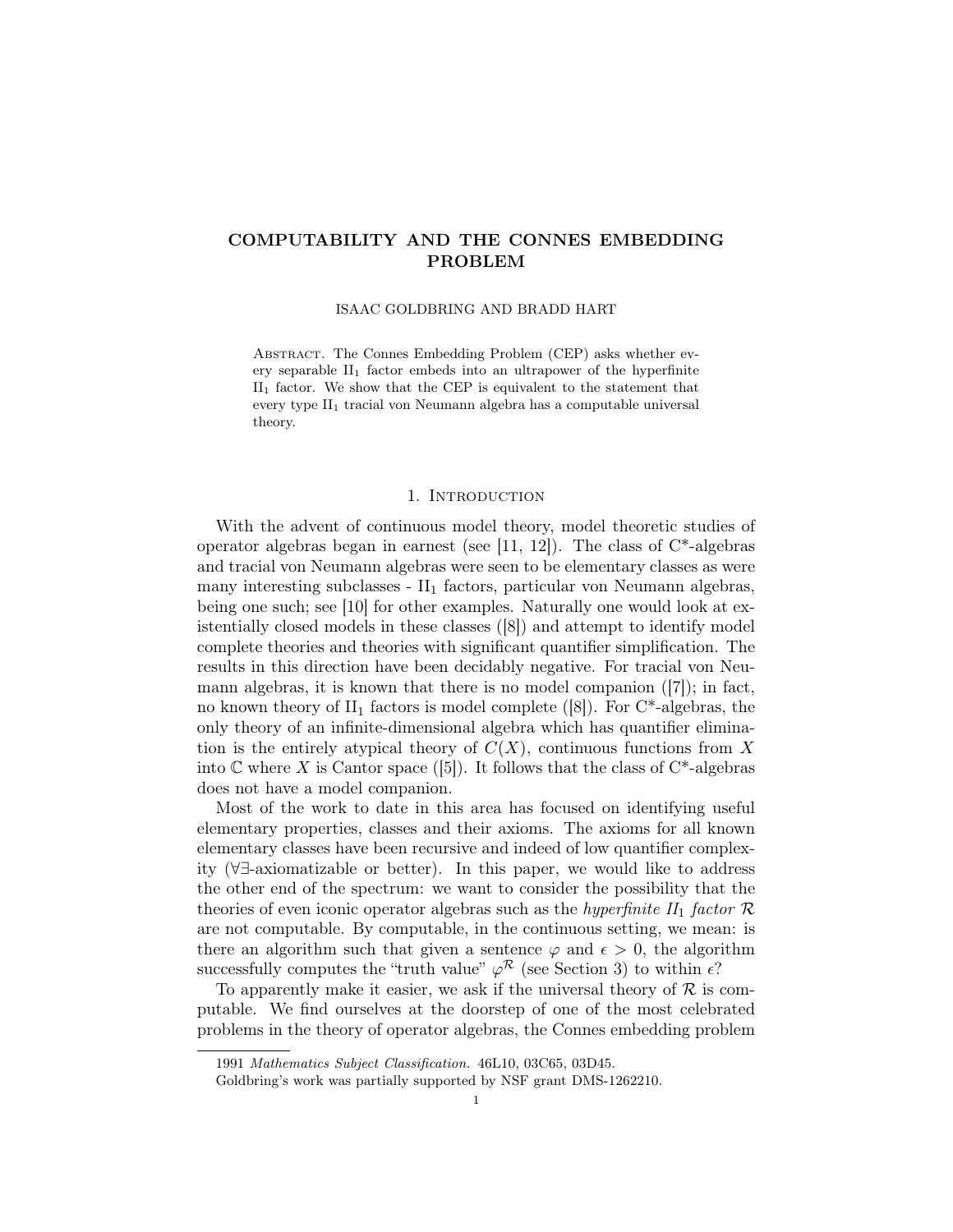(CEP): does every separable  $II_1$  factor embed into an ultrapower of  $\mathcal{R}$ ? In [12], it is shown that CEP is equivalent to the logical statement that every II<sub>1</sub> factor has the same *universal theory* as  $\mathcal{R}$ . In this paper, we show that CEP is equivalent to the statement that every type  $II_1$  von Neumann algebra has a computable universal theory. Although this result does not resolve the question of the computability of the theory of  $\mathcal{R}$ , we view this result as cautionary. CEP is a well-studied problem (see the survey [3] for many equivalences) and its resolution would only deal with the issue of the universal theory if one believes that  $\text{Th}(\mathcal{R})$  is computable.

We would like to thank David Sherman for a helpful conversation regarding this project.

# 2. Prerequisites from von Neumann Algebras

The study of what are now called von Neumann algebras began in the 1930's with the work of Murray and von Neumann [9] and was motivated by von Neumann's work in the foundations of quantum mechanics. In this section, we recall the basic definitions needed from the theory of von Neumann algebras. If H is a complex Hilbert space,  $\mathcal{B}(H)$  denotes the set of bounded operators on H.  $\mathcal{B}(H)$  has the structure of a unital ∗-algebra and a unital  $*$ -subalgebra A of  $\mathcal{B}(H)$  is said to be a von Neumann algebra if A is closed in the strong operator topology, which is the weakest topology on  $\mathcal{B}(H)$  that makes, for each  $x \in H$ , the map  $T \mapsto ||T(x)|| : \mathcal{B}(H) \to \mathbb{C}$  continuous.

**Example 2.1.** For any Hilbert space  $H$ ,  $\mathcal{B}(H)$  is a von Neumann algebra. In particular, if H is *n*-dimensional, then  $\mathcal{B}(H)$  in this case is isomorphic to  $M_n(\mathbb{C})$ , the algebra of  $n \times n$  matrices over  $\mathbb{C}$ .

Of particular importance in von Neumann algebras are the projections. If A is a von Neumann algebra then  $p \in A$  is a projection if  $p^2 = p = p^*$ . Any von Neumann algebra is generated by its projections. The role of von Neumann algebras and projections in the study of representation theory and invariant subspaces is highlighted by the following example taken from [6].

**Example 2.2.** Suppose that  $\Gamma$  is a group and H is a Hilbert space. Consider  $U(H)$ , the unitary group of  $\mathcal{B}(H)$ ; that is, the set of  $u \in B(H)$  such that  $u^* = u^{-1}$ . Fix a group homomorphism  $f : \Gamma \to U(H)$ ; f is called a unitary representation of Γ. An important object of study in representation theory are subspaces of  $H$  which are invariant under the representation  $f$ . We say that a closed subspace  $K \subseteq H$  is f-invariant if for all  $\gamma \in \Gamma$ ,  $f(\gamma)(K) \subseteq$ K. Now if K is any f-invariant closed subspace and  $p$  is the orthogonal projection of H onto K then a small calculation (see section 2.2 of  $[6]$ ) shows that the projection p commutes with  $f(\gamma)$  for all  $\gamma \in \Gamma$ . Conversely, if p is any projection which commutes with all elements of  $f(\Gamma)$ , then the associated closed subspace of  $H$  is  $f$ -invariant. In this way, the study of f-invariant closed subspaces of  $H$  becomes the study of projections in the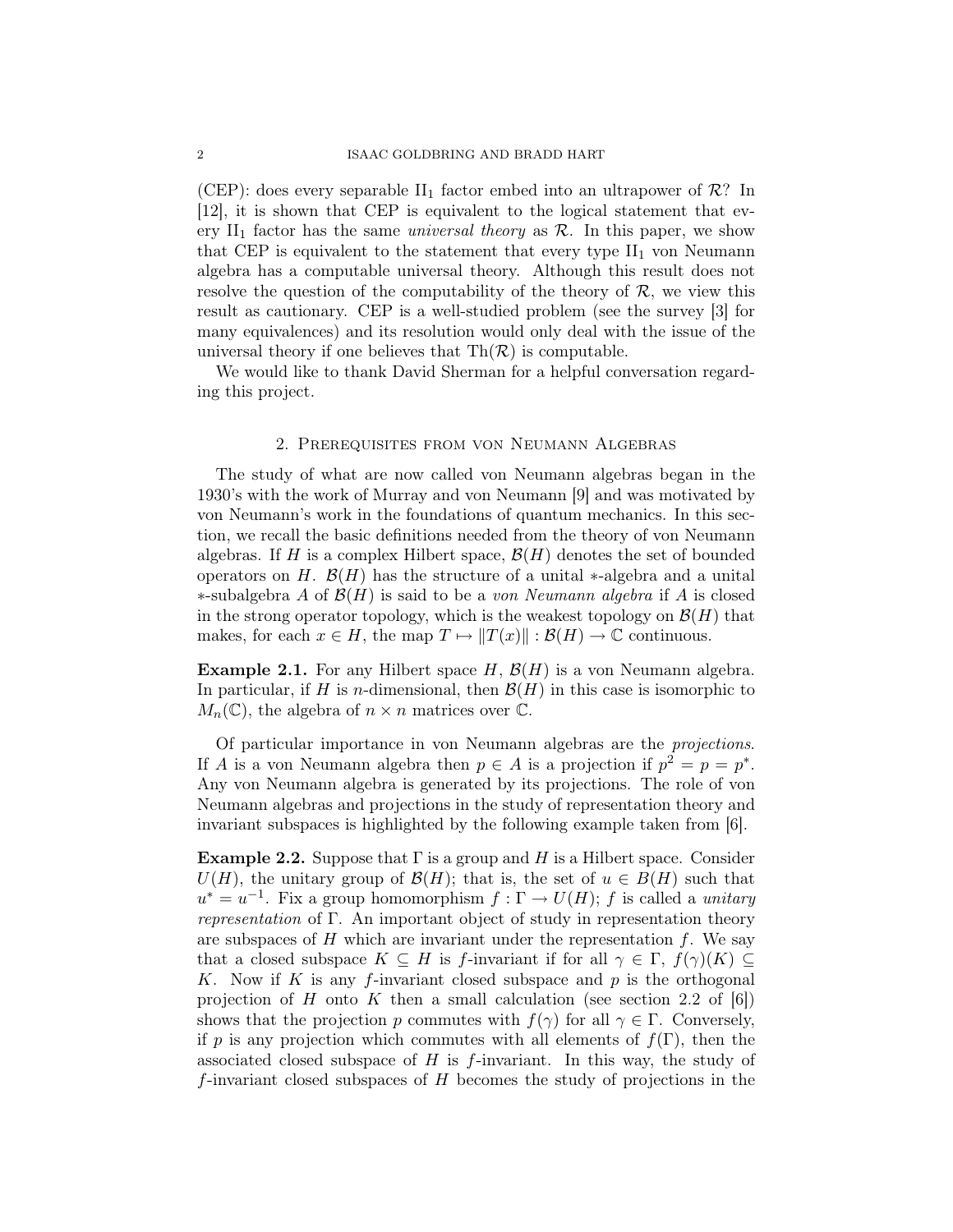von Neumann algebra

 $f(\Gamma)' = \{a \in B(H) : a \text{ commutes with } f(\gamma) \text{ for all } \gamma \in \Gamma\},\$ 

known as the commutant of  $f(\Gamma)$ . More about the relationship between representation theory and von Neumann algebras can be found in [14].

If A is a von Neumann algebra, then a trace on A is a linear functional  $tr: A \to \mathbb{C}$  such that

- $(1)$  tr $(1) = 1$ ;
- (2) tr is positive, that is, for all  $a \in A$ ,  $tr(a^*a) \geq 0$ ;
- (3)  $tr(ab) = tr(ba)$  for all  $a, b \in A$ ;
- (4) tr is faithful, that is,  $tr(x) = 0$  if and only if  $x = 0$ ; and
- (5) tr is normal, that is, whenever  $(p_\alpha)$  is a collection of mutually orthogonal projections from A with join  $\bigvee p_{\alpha}$ , then  $tr(\bigvee p_{\alpha}) = \sum tr(p_{\alpha})$ .

If tr is a trace on  $A$ , then tr induces a norm on  $A$ , called the 2-norm, defined by  $||x||_2 := \sqrt{\text{tr}(x^*x)}$ ; A is then called separable if it is separable in the topology induced by the 2-norm.

**Example 2.3.** In the case of  $M_n(\mathbb{C})$ , there is a trace which is the normalized version of the usual trace on matrices, that is, if  $A = (a_{ij})$  then  $tr(A) =$ 1  $\frac{1}{n} \sum_i a_{ii}.$ 

Example 2.4. Here is a more general example related to our comments about representation theory above. Suppose that  $\Gamma$  is a group. Let  $\ell^2(\Gamma)$ be the Hilbert space formally generated by an orthogonal basis  $\zeta_h$  for all  $h \in \Gamma$ . For any  $g \in \Gamma$ , define  $u_g := f(g)$  to be the linear operator on  $\ell^2(\Gamma)$ determined by  $u_g(\zeta_h) = \zeta_{gh}$  for all  $h \in \Gamma$ . Notice that  $f(g)$  is unitary for all  $g \in \Gamma$  (since  $u_g^* = u_g^{-1} = u_{g^{-1}}$ ) and so f is a unitary representation of  $\Gamma$ ; it is called the *left regular representation*. The von Neumann algebra generated by  $f(\Gamma)$  is called the group von Neumann algebra  $L(\Gamma)$ . The group algebra  $\mathbb{C}[\Gamma]$  consisting of formal sums  $\sum_{g \in \Gamma} c_g u_g$  with finite support is weakly dense  $\sum_{g \in \Gamma} c_g u_g$ . (NB: not all such expressions define elements of  $L(\Gamma)$ ). One can in  $L(\Gamma)$  and for that reason we also think of elements of  $L(\Gamma)$  as formal sums define a trace on  $L(\Gamma)$  as follows:

$$
\operatorname{tr}(\sum_{g \in \Gamma} c_g u_g) = c_e
$$

where  $e$  is the identity in  $\Gamma$ .

If A is a von Neumann algebra, then the *center of* A is the set  $Z(A) :=$  ${x \in A : xy = yx$  for all  $y \in A}$ . The center of A is a \*-subalgebra of A and thus contains (a copy of)  $\mathbb{C}$ . A is said to be a *factor* if the center of A is as small as possible, that is, when  $Z(A) = \mathbb{C}$ .  $\mathcal{B}(H)$  is an example of a factor for any Hilbert space H. One can check that  $L(\Gamma)$  is a factor if and only if every nontrivial conjugacy class in  $\Gamma$  is infinite.

A tracial von Neumann algebra is a pair  $(A, tr)$ , where A is a von Neumann algebra and tr is a trace on A. We will often suppress mention of the trace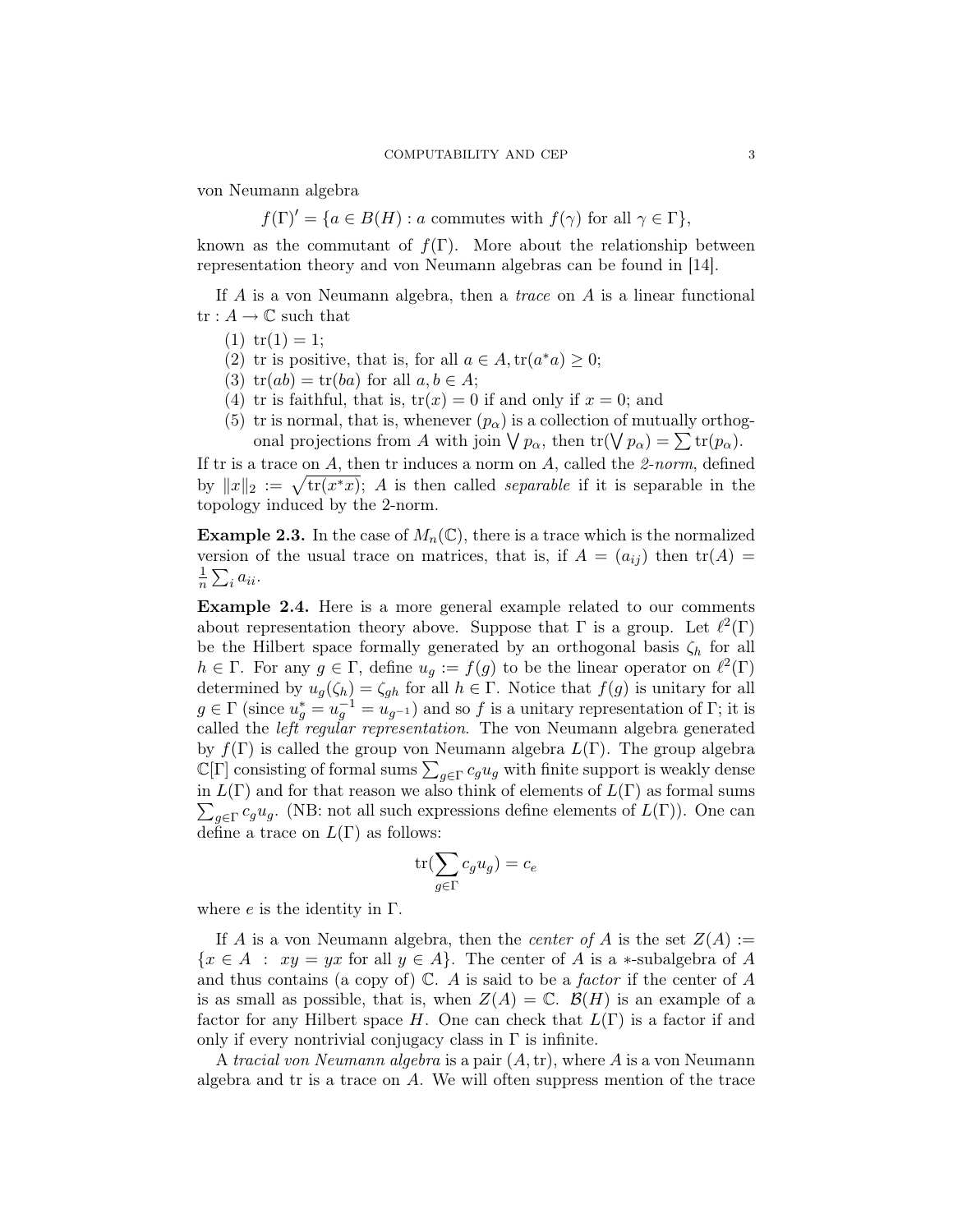and simply say "Let A be a tracial von Neumann algebra..." It is a fact that a factor admits at most one trace, so this abuse in notation should cause no confusion in the case of factors.

An infinite-dimensional factor that admits a trace is called a  $II_1$  factor. Of particular importance in this paper is the *hyperfinite*  $II_1$  factor  $\mathcal{R}$ , which can be described as follows. The map

$$
X \mapsto \left( \begin{array}{cc} X & 0 \\ 0 & X \end{array} \right)
$$

which sends  $M_{2^n}(\mathbb{C})$  to  $M_{2^{n+1}}(\mathbb{C})$  is an embedding of tracial von Neumann algebras; by definition,  $R$  is the inductive limit of these embeddings. The trace on  $\mathcal R$  is induced by the normalized traces on the matrix algebras. It is a fact that  $R$  embeds into any  $II_1$  factor.

More generally, a tracial von Neumann algebra is said to be of type  $II_1$  if it contains a copy of  $R$ . This definition is not quite the standard one and in fact the standard definition of a type  $II_1$  von Neumann algebra automatically implies that it is tracial.

There is an ultraproduct construction for tracial von Neumann algebras: if  $(A_i : i \in I)$  is a family of tracial von Neumann algebras and  $\omega$  is a nonprincipal ultrafilter on I, the tracial ultraproduct of the family  $(A_i)$  with respect to  $\omega$  is the set  $\prod_{\omega} A_i := \bigoplus_{i \in I} A_i / c_{\omega}(A_i)$ , where

$$
\bigoplus_{i \in I} A_i := \{ (a_i) \in \prod_i A_i : \sup_{i \in I} ||a_i|| < \infty \}
$$

and

$$
c_{\omega}(A_i) := \{(a_i) \in \bigoplus_{i \in I} A_i : \lim_{\omega} ||a_i||_2 = 0\}.
$$

It should be stressed that the definition of  $\bigoplus_{i\in I} A_i$  does not contain a typo: the norm being used in the definition is the operator norm, not the 2-norm. When  $A_i = A$  for all  $i \in I$ , we refer to the tracial ultraproduct as the tracial ultrapower of A with respect to  $\omega$ , denoted  $A^{\omega}$ . It is a nontrivial fact that  $\prod_{\omega} A_i$  is once again a tracial von Neumann algebra; contrast this with the fact that, except in only extreme circumstances, the C<sup>∗</sup> ultraproduct of tracial von Neumann algebras is never a von Neumann algebra (the C<sup>∗</sup> algebra ultraproduct uses the operator norm instead of the 2-norm in the definition of  $c_{\omega}$ ). For more details on this tracial ultraproduct construction, see, for example, [14, Section 7].

We say that a separable tracial von Neumann algebra is *embeddable* if it embeds into  $\mathcal{R}^{\omega}$  for some (equivalently, any) nonprincipal ultrapower on N. As alluded to in the introduction, the Connes Embedding Problem (CEP) asks whether or not every separable  $II_1$  factor is embeddable.

# 3. Prerequisites from Logic

In this section, we describe an appropriate language in continuous logic for studying tracial von Neumann algebras.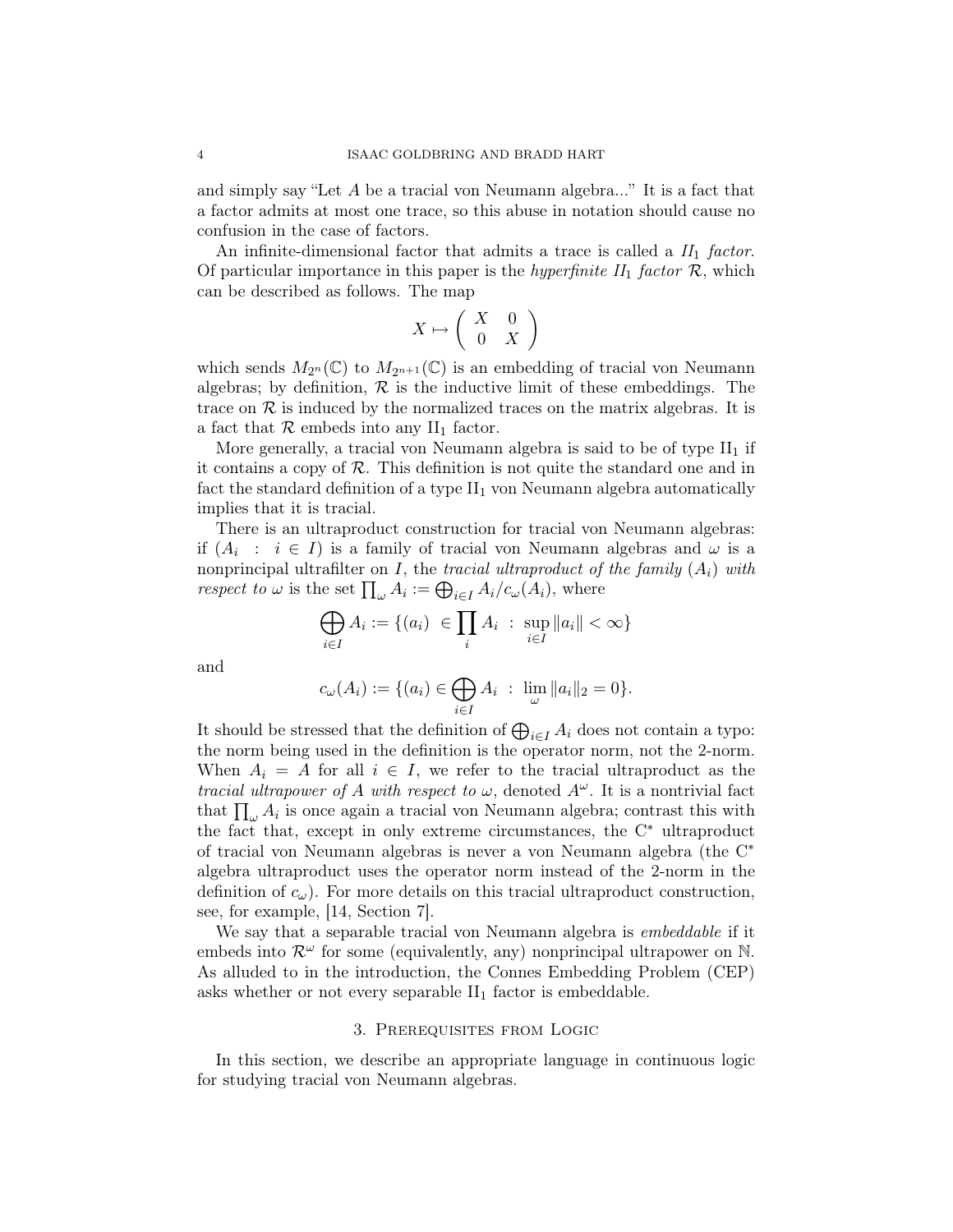For a von Neumann algebra  $A$ , we let  $A_1$  denote the operator norm unit ball. By a <sup>\*</sup>-polynomial  $p(x_1, \ldots, x_n)$  in the indeterminates  $x_1, \ldots, x_n$  we mean an expression built from the indeterminates using the <sup>∗</sup> -algebra operations. Let  $\mathcal F$  denote the set of all <sup>\*</sup>-polynomials  $p(x_1, \ldots, x_n)$   $(n \ge 0)$  such that, for any von Neumann algebra A, we have  $p(A_1^n) \subseteq A_1$ . For example, the following functions belong to  $\mathcal{F}$ :

- the "constant symbols" 0 and 1 (thought of as 0-ary functions);
- $x \mapsto x^*$ ;
- $x \mapsto \lambda x \ (\vert \lambda \vert \leq 1);$
- $(x, y) \mapsto xy;$
- $(x, y) \mapsto \frac{x+y}{2}$ .

We then work in the *language*  $\mathcal{L} := \mathcal{F} \cup \{ \text{tr}_{\mathcal{R}}, \text{tr}_{\Im}, d \}$ , where  $\text{tr}_{\Re}$  (resp.  $\text{tr}_{\Im}$ ) denote the real (resp. imaginary) parts of the trace and d denotes the metric on the operator norm unit ball given by  $d(x, y) := ||x - y||_2$ . We can then formulate certain properties of tracial von Neumann algebras using the language  $\mathcal L$  as follows.

*Basic L-formulae* will be formulae of the form  $\text{tr}_{\Re}(p(\vec{x}))$  or  $\text{tr}_{\Im}(p(\vec{x}))$  for  $p \in \mathcal{F}$ . Quantifier-free *L*-formulae are formulae of the form  $f(\varphi_1, \ldots, \varphi_m)$ , where  $f : \mathbb{R}^m \to \mathbb{R}$  is a continuous function and  $\varphi_1, \ldots, \varphi_m$  are basic  $\mathcal{L}$ formulae. Finally, an arbitrary  $\mathcal{L}$ -formula is of the form

$$
Q_{x_1 \in A_1}^1 \cdots Q_{x_k \in A_1}^k \varphi(x_1, \ldots, x_n),
$$

where  $k \leq n$ ,  $\varphi(x_1, \ldots, x_n)$  is a quantifier-free formula, and each  $Q^i$  is either sup or inf; we think of these  $Q_i$ 's as quantifiers over the unit ball of the algebra.

# Remarks 3.1.

- (1) Our setup here is a bit more specialized than the general treatment of continuous logic in [1], but a dense set of the formulae in [1] are logically equivalent to formulae in the above form, so there is no loss of generality in our treatment here.
- (2) In order to keep the set of formulae "separable", when forming the set of quantifier-free formulae, we restrict ourselves to a countable dense subset of the set of all continuous functions  $\mathbb{R}^m \to \mathbb{R}$  as m ranges over N. In fact, one can take this countable dense set to be "finitely generated" which is important for our computability-theoretic considerations. (See [2].)

Suppose that  $\varphi(\vec{x})$  is a formula, A is a tracial von Neumann algebra, and  $\vec{a} \in A_1^n$ , where *n* is the length of the tuple  $\vec{x}$ . We let  $\varphi(\vec{a})^A$  denote the real number obtained by replacing the variables  $\vec{x}$  with the tuple  $\vec{a}$ ; we may think of  $\varphi(\vec{a})^A$  as the truth value of  $\varphi(\vec{x})$  in A when  $\vec{x}$  is replaced by  $\vec{a}$ . For example, if  $\varphi(x_1)$  is the formula  $\sup_{x_2} d(x_1 x_2, x_2 x_1)$ , then  $\varphi(a)^A = 0$  if and only if a is in the center of A.

If  $\varphi$  has no *free variables* (that is, all variables occurring in  $\varphi$  are bounded by some quantifier), then we say that  $\varphi$  is a *sentence* and we observe that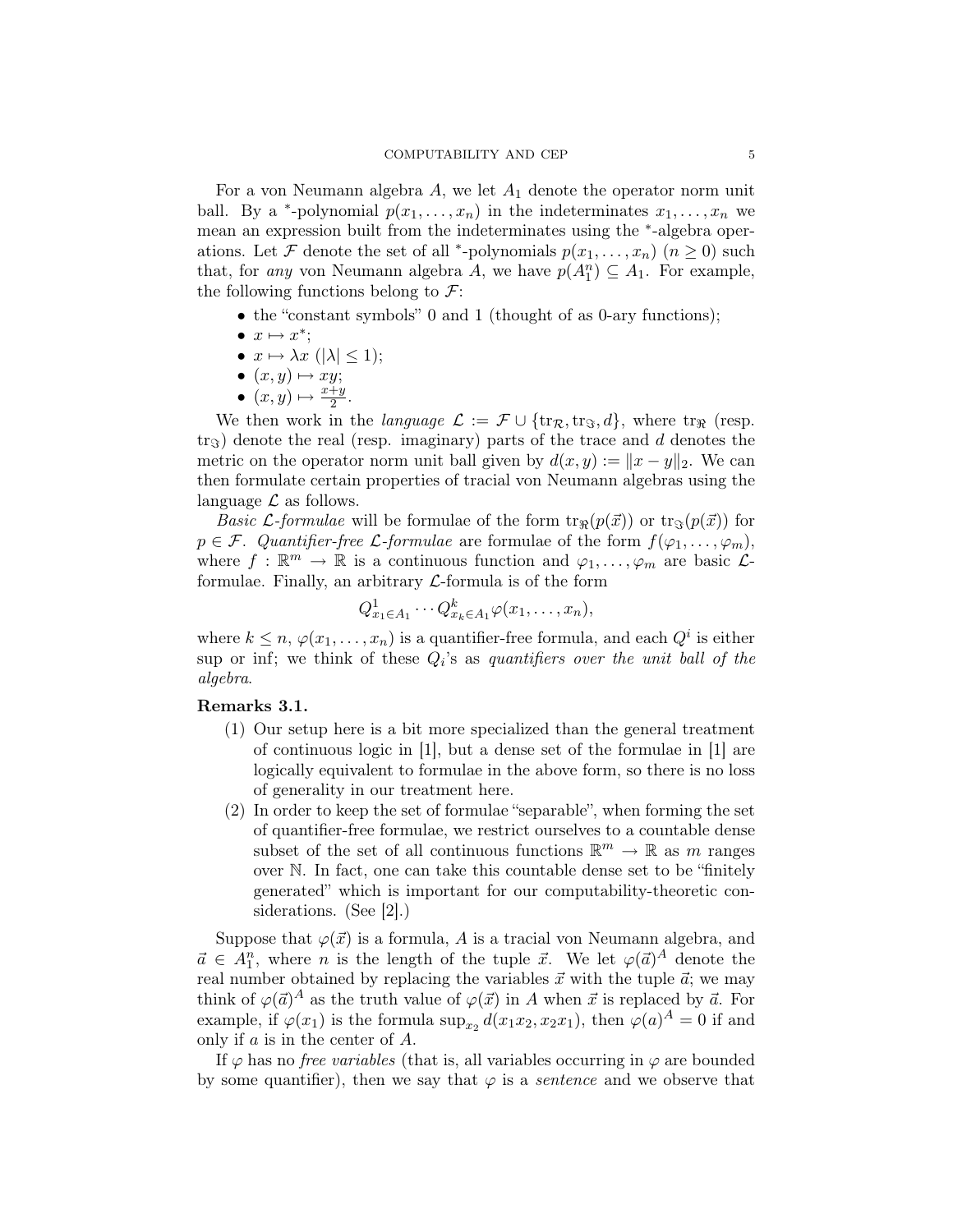$\varphi^A$  is a real number. Given a tracial von Neumann algebra, the theory of A is the function Th(A) which maps the sentence  $\varphi$  to the real number  $\varphi^A$ . Sometimes authors define Th(A) to consists of the set of sentences  $\varphi$ for which  $\varphi^A = 0$ ; since Th(A), as we have defined it, is determined by its zeroset, these two formulations are equivalent.

If  $\varphi(\vec{x})$  is a formula, then there is a bounded interval  $[m_{\varphi}, M_{\varphi}] \subseteq \mathbb{R}$  called the range of  $\varphi$  such that, for any tracial von Neumann algebra A and any  $\vec{a} \in A$ , we have  $\varphi(\vec{a})^A \in [m_\varphi, M_\varphi]$ . A sentence of the form

$$
\sup_{x_1 \in A_1} \cdots \sup_{x_n \in A_1} \varphi(x_1, \ldots, x_n)
$$

is called *universal* if the range of  $\varphi$  is non-negative and similarly *existential* if all the quantifiers are inf. This terminology is justified if one thinks of the value 0 as "true". If we restrict the function  $\text{Th}(A)$  to the set of all universal (resp. existential) sentences, the resulting function is defined to be the universal (resp. existential) theory of A, denoted  $Th<sub>∀</sub>(A)$  (resp. Th $\nexists(A)$ . We should also mention that, as a consequence of Los' theorem (and the fact that the tracial ultraproduct construction is the continuous logic ultraproduct construction), we have  $\text{Th}(A) = \text{Th}(A^{\omega})$  for any ultrafilter  $\omega$ ; for more details, see [11].

**Remark 3.2.** In what follows, we will restrict ourselves to  $\mathcal{L}$ -structures that are tracial von Neumann algebras. We can do this because it is shown in [11] that the class of (unit balls of) tracial von Neumann algebras forms a universally axiomatizable class of  $\mathcal{L}$ -structures.

Let  $T$  be a set of  $\mathcal{L}$ -sentences. We say that a tracial von Neumann algebra A models T, written  $A \models T$ , if  $\varphi^A = 0$  for each  $\varphi \in T$ . It is shown in [11] that there is a set  $T_{II_1}$  of  $\mathcal{L}$ -sentences such that  $A \models T_{II_1}$  if and only if A is a  $II_1$  factor. In fact, by examining  $T_{II_1}$ , one can show that there is a *recursively enumerable* such set  $T_{II_1}$ , meaning that there is an algorithm that runs forever and continually returns the axioms of  $T_{II_1}$ . The aforementioned observation will be crucial for what is to follow and so we isolate it:

**Fact 3.3.** The class of  $II_1$  factors has a recursively enumerable axiomatization.

Up until now, we have been treating tracial von Neumann algebras semantically. It will be crucial to also treat them syntactically. In [2], a proof system for continuous logic is established. In our context, this gives meaning to the phrase "the axioms  $T_{II_1}$  can prove the sentence  $\sigma$ ," which we denote  $T_{II_1} \vdash \sigma.$ 

**Fact 3.4.** The set  $\{\sigma : T_{II_1} \vdash \sigma\}$  is recursively enumerable.

Proof. This follows immediately from the existence of the proof system developed in [2] together with Fact 3.3.  $\square$ 

There is a connection between the semantic and syntactic treatments developed above (which [2] refers to as "Pavelka-style completeness"). Let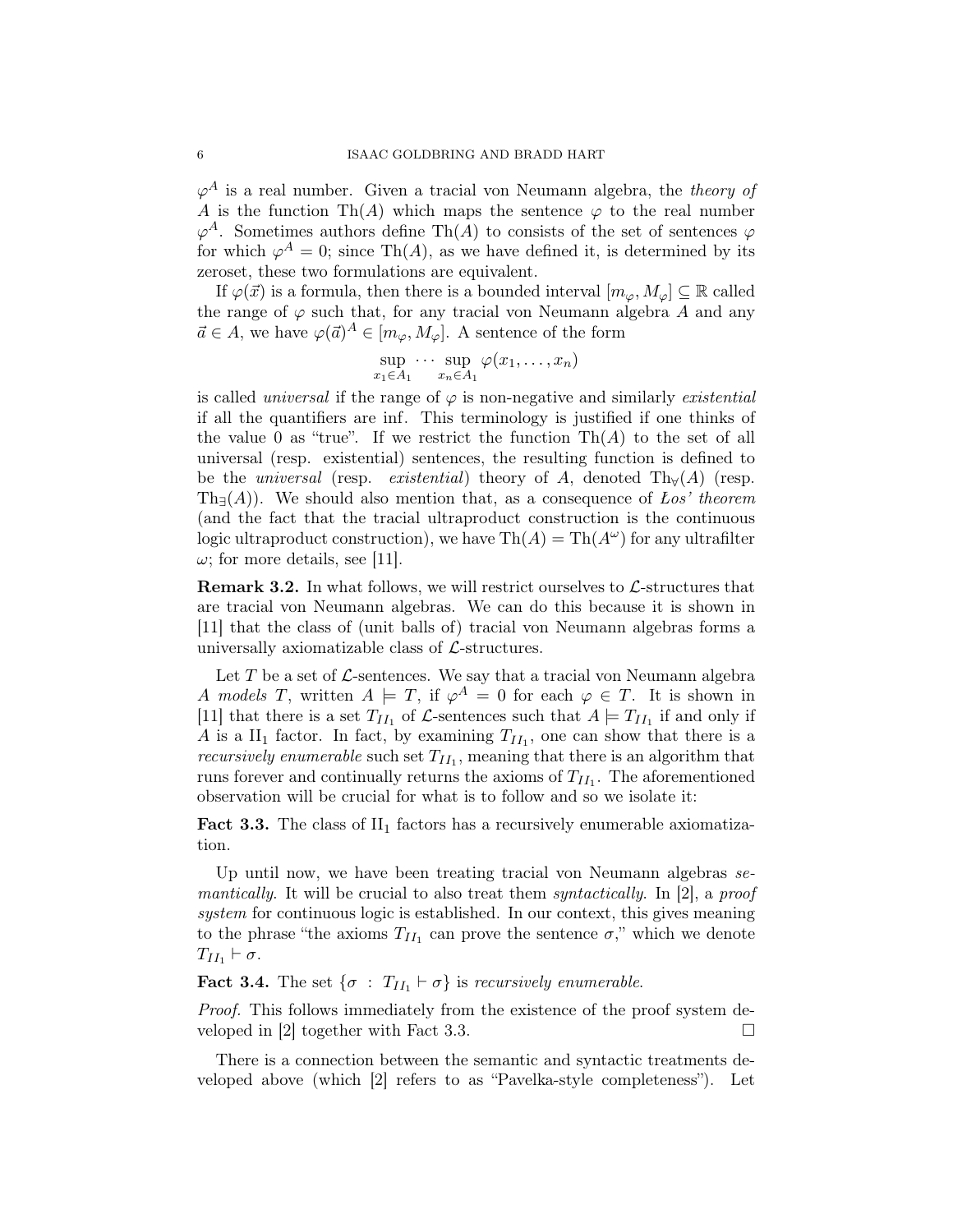$\vdash$ :  $\mathbb{R}^2 \to \mathbb{R}$  be the function  $x \div y := \max(x - y, 0)$  and let D denote the set of dyadic rational numbers.

**Fact 3.5.** ([2, Corollary 9.8]) For a sentence  $\varphi$ , we have

$$
\sup \{ \varphi^A \; : \; A \models T_{II_1} \} = \inf \{ r \in \mathbb{D}^{>0} \; : \; T_{II_1} \vdash \varphi - r \}.
$$

We denote this common value by  $\varphi_{T_{II}}$ .

Remark 3.6. By Downward Löwenheim-Skolem, every tracial von Neumann algebra has a separable subalgebra with the same theory. Consequently, we have that

$$
\varphi_{T_{II_1}} = \sup \{ \varphi^A \ : \ A \models T_{II_1} \text{ and } A \text{ is separable} \}.
$$

CEP and Model Theory: At this point, it is convenient to recall the connection between CEP and model theory. If  $A, B$  are tracial von Neumann algebras and A is a subalgebra of B, then  $\text{Th}_{\forall}(A) \leq \text{Th}_{\forall}(B)$  (as functions). Since R embeds into any II<sub>1</sub> factor, we have that  $Th<sub>\forall</sub>(R) \leq Th<sub>\forall</sub>(A)$  for every  $II<sub>1</sub>$  factor A. If A is an embeddable tracial von Neumann algebra, then certainly  $Th_{\forall}(A) \leq Th_{\forall}(\mathcal{R})$  (as  $Th(\mathcal{R}) = Th(\mathcal{R}^{\omega})$ ). Conversely, suppose that A is a separable tracial von Neumann algebra such that  $\text{Th}_{\forall}(A) \leq \text{Th}_{\forall}(\mathcal{R}).$ It is then a standard fact of model theory (see, for example, [13, Proposition 13.1]) that A is embeddable. We thus see that CEP is equivalent to the statement that, for every II<sub>1</sub> factor A, we have that  $Th_v(A) = Th_v(\mathcal{R})$ . (Actually, we just saw that CEP is equivalent to the statement that  $\text{Th}_{\forall}(A) = \text{Th}_{\forall}(\mathcal{R})$ for every separable type  $II_1$  von Neumann algebra.) As a side remark, note that, for tracial von Neumann algebras A and B, we have  $\text{Th}_{\forall}(A) = \text{Th}_{\forall}(B)$ if and only if  $\text{Th}_{\exists}(A) = \text{Th}_{\exists}(B)$ , which is easily seen to be equivalent to the operator algebraic conjecture known as the Microstate Conjecture.

## 4. CEP implies Computability

In this section, we assume that CEP holds. For ease of notation, we set  $T := T_{II_1}.$ 

**Lemma 4.1.** Suppose that  $\sigma$  is universal. Then  $\sigma_T = \sigma^R$ .

*Proof.* By definition,  $\sigma^R \leq \sigma_T$ . Now fix a separable II<sub>1</sub> factor M; we must show  $\sigma^M \leq \sigma^{\mathcal{R}}$ . This follows immediately from the fact that M is embeddable.  $\Box$ 

**Lemma 4.2.** Suppose that  $\sigma$  is existential. Then  $\sigma_T = \sigma^R$ .

*Proof.* Again, it suffices to show that  $\sigma^M \leq \sigma^R$  for arbitrary  $M \models T$ . But this follows from the fact that M contains a copy of  $\mathcal{R}$ .

**Corollary 4.3.** If  $\sigma$  is a universal sentence, then  $(M_{\sigma} - \sigma)_T = M_{\sigma} - \sigma_T$ .

*Proof.* Observe that  $M_{\sigma} - \sigma$  is logically equivalent to an existential sentence. Using the previous two lemmas, we have

$$
(M_{\sigma} \doteq \sigma)_T = (M_{\sigma} \doteq \sigma)^{\mathcal{R}} = M_{\sigma} \doteq \sigma^{\mathcal{R}} = M_{\sigma} \doteq \sigma_T. \quad \Box
$$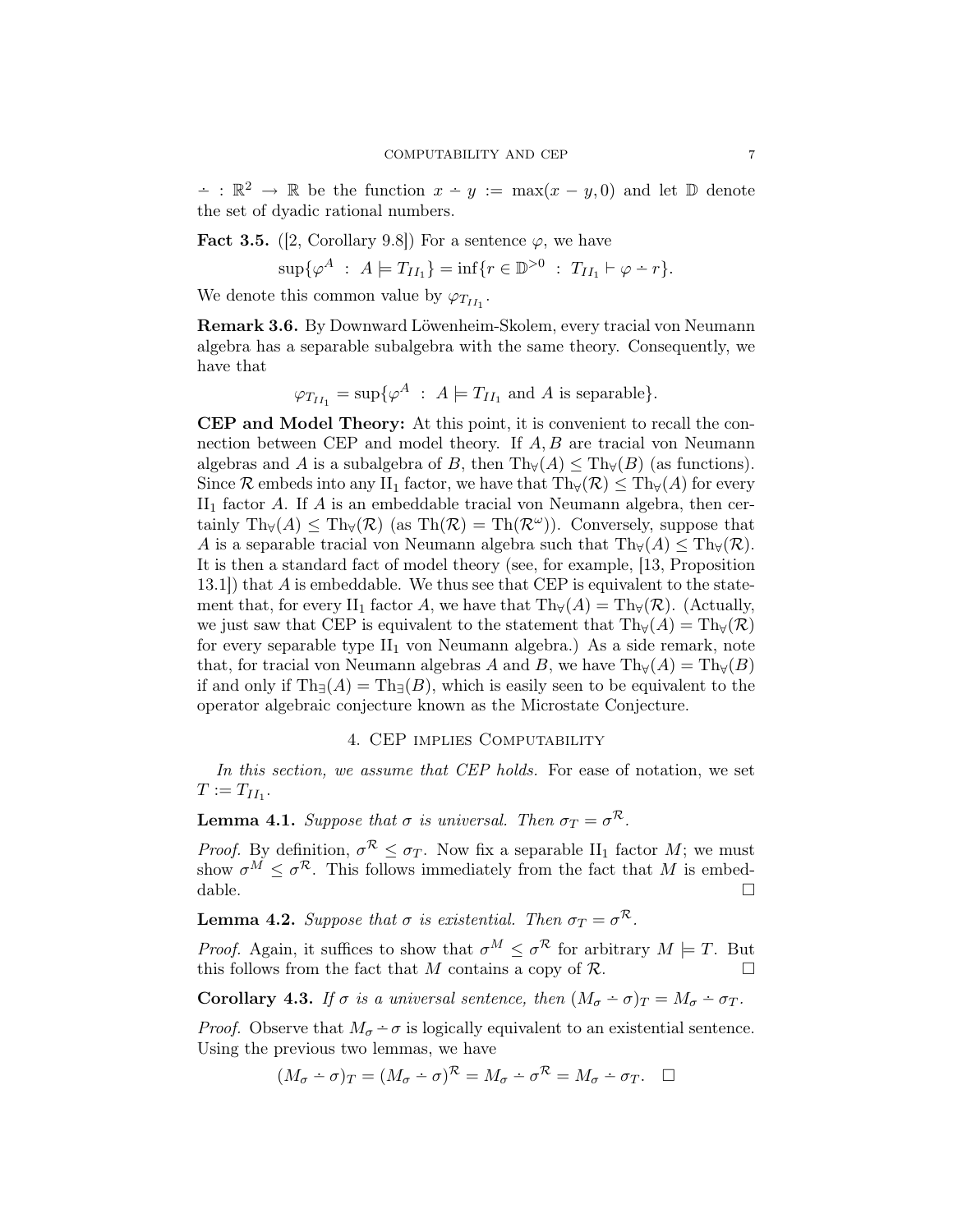If A is a tracial von Neumann algebra, we say that  $Th_v(A)$  is *computable* if there is an algorithm such that, upon inputs universal sentence  $\sigma$  and positive dyadic rational number  $\epsilon$ , returns an interval  $I \subseteq \mathbb{R}$  of length at most  $\epsilon$  with dyadic rational endpoints such that  $\sigma^A \in I$ . One defines Th<sub>∃</sub>(A) being computable in an analogous way.

Remark 4.4. This is not the same notion of computable theory as defined in [2] but is more appropriate for our needs.

# Corollary 4.5. Th $_{\forall}(\mathcal{R})$  and Th $_{\exists}(\mathcal{R})$  are computable.

*Proof.* Here is the algorithm: given universal  $\sigma$  and positive dyadic rational  $\epsilon$ , run all proofs from T and wait until you see that  $T \vdash \sigma - r$  and  $T \vdash$  $(M_{\sigma} - \sigma) - s$  where  $r - (M_{\sigma} - s) \leq \epsilon$ . By the previous corollary, this algorithm will eventually halt and the interval  $[M_{\sigma} - s, r]$  will be the desired interval.

# 5. Computability implies CEP

Recall that if CEP is false, then there are at least two distinct universal (equivalently existential) theories of type  $II_1$  algebras. In fact:

**Proposition 5.1.** Suppose that CEP fails. Then there are continuum many different universal (equivalently existential) theories of type  $II_1$  algebras. In fact, there is a single existential sentence  $\sigma$  such that  $\sigma^M$  takes on continuum many values as  $M$  ranges over all type  $II_1$  algebras.

*Proof.* For  $N \in \mathbb{N}$ , A a type II<sub>1</sub> algebra, a a tuple from A, and  $\epsilon > 0$ , let  $\sigma_{N,A,a,\epsilon}$  be the existential sentence

$$
\inf_x \left( \max_{\deg p \leq N} \max(|\operatorname{tr}_{\Re}(p(x)) - \operatorname{tr}_{\Re}(p(a))|, |\operatorname{tr}_{\Im}(p(x)) - \operatorname{tr}_{\Im}(p(a))|) \right) \doteq \epsilon.
$$

Here the max is over all <sup>\*</sup>-monomials  $p \in \mathcal{F}$  of degree at most N with complex coefficient 1. Since CEP fails, there are N, A, a, and  $\epsilon > 0$  such that  $\sigma_{N,A,a,\epsilon}^{\mathcal{R}} > 0$ . (Of course  $\sigma_{N,A,a,\epsilon}^A = 0$ .) For simplicity, set  $\sigma := \sigma_{N,A,a,\epsilon}$ and  $r := \sigma^{\mathcal{R}}$ . For each  $t \in [0, 1]$ , set  $A_t := t\mathcal{R} \oplus (1-t)A$ , which denotes the direct sum of R and A with trace  $\text{tr}_t := t \text{ tr}_{\mathcal{R}} + (1-t) \text{ tr}_{A}$ . Note that each  $A_t$ is a type II<sub>1</sub> algebra and the map  $t \mapsto \sigma^{A_t} : [0, 1] \to \mathbb{R}$  is continuous. Since  $\sigma^{A_0} = 0$  and  $\sigma^{\bar{A}_1} = r$ , the proof of the proposition is complete.

Corollary 5.2. Suppose that the universal theory of every type  $II_1$  algebra is computable. Then CEP holds.

Proof. Suppose that CEP fails. By the previous lemma, there are uncountably many universal theories of type  $II_1$  algebras. But there are only countably many programs that could be computing universal theories of type  $II_1$ algebras, whence not every type  $II_1$  algebra has a computable universal theory.  $\Box$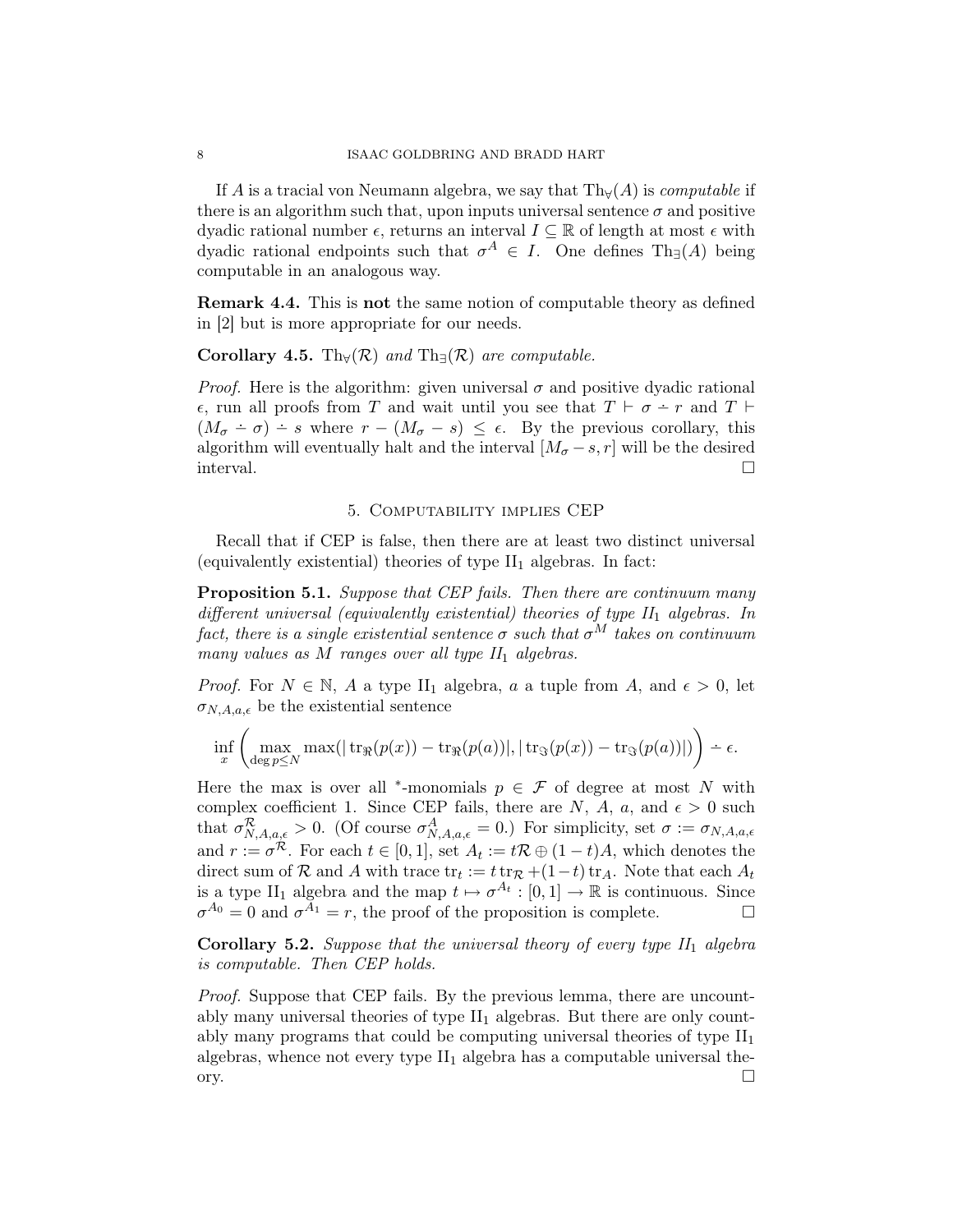#### COMPUTABILITY AND CEP 9

#### 6. Further computability-theoretic consequences of the CEP

In this section, we assume that CEP holds and we derive some further computability-theoretic results. Unlike Section 4, in this section, we let T denote the set of sentences whose models are the tracial von Neumann algebras (see Remark 3.2).

Fix a separable II<sub>1</sub> factor A with enumerated subset  $X = (a_0, a_1, a_2, \ldots)$ that generates A (as a von Neumann algebra). We now pass to a language  $\mathcal{L}_X$ containing  $\mathcal L$  obtained by adding to  $\mathcal L$  new constant symbols for each  $a_i$ . We now add to T sentences of the form  $\max(r_n - f(\vec{a}), f(\vec{a}) - s_n)$ , where  $f \in \mathcal{F}$ and  $(r_n, s_n)$  is a sequence of intervals of dyadic rationals containing  $f(\vec{a})$ with  $s_n - r_n \to 0$ ; we call the resulting theory  $T_{(A,X)}$ . (In model-theoretic lingo: we are just adding the *atomic diagram* of  $A$  to  $T$ .) Note that a model of  $T_{(A,X)}$  is a tracial von Neumann algebra B whose interpretations of the new constants generate a von Neumann subalgebra of B isomorphic to A.

We say that  $(A, X)$  as above is *recursively presented* if there is an algorithm that enumerates each sequence of intervals  $(r_n, s_n)$  for each  $f \in \mathcal{F}$ . It is a standard construction in recursion theory to code a recursively presented tracial von Neumann algebra  $(A, X)$  by a single natural number, which we refer to as the *Gödel code* of  $(A, X)$ .

Fix a recursively presented II<sub>1</sub> factor  $(A, X)$ . Suppose that  $\sigma = \sup_x \varphi(x)$ is a universal sentence and  $\epsilon$  is a positive dyadic rational. Then clearly there is  $n \in \mathbb{N}$  such that  $\sigma^A \leq \max_{i \leq n} \varphi(a_i)^A + \epsilon$ ; we will say that such an n is good for  $(A, X, \sigma, \epsilon)$ . Consider the following algorithmic question: is there a way of computably determining some n that is good for  $(A, X, \sigma, \epsilon)$ ? The next result tells us that CEP implies that there is a *single* algorithm that works for all recursively presented  $(A, X)$  and all  $\sigma$  and  $\epsilon$ .

**Theorem 6.1** (CEP). There is a computable partial function  $f : \mathbb{N} \times \mathbb{N} \times$  $\mathbb{D}^{>0} \rightharpoonup \mathbb{N}$  such that, if e is the Gödel code of a recursively presented separable  $II_1$  factor  $(A, X)$  and n is the Gödel code of a universal sentence  $\sigma = \sup_x \varphi(x)$ , then  $f(m, n, \epsilon)$  is good for  $(A, X, \sigma, \epsilon)$ .

*Proof.* Here is the algorithm for determining  $f(m, n, \epsilon)$ . First, use the computability of Th<sub>∀</sub>( $\mathcal{R}$ ) to determine an interval  $I = [c, d] \subseteq \mathbb{R}$  with  $|I| \leq \frac{\epsilon}{2}$ such that  $\sigma^{\mathcal{R}} \in I$ . By CEP,  $\sigma^{\mathcal{R}} = \sigma^A$ . We claim that there is an N such that  $c - \frac{\epsilon}{2} \leq \varphi(a_N)^A$ . Indeed, there is N such that  $\sigma^A - \frac{\epsilon}{2} \leq \varphi(a_N)^A$ . For such an  $\overline{N}$ , we have that  $c - \frac{\epsilon}{2} \leq \varphi(a_N)^A \leq \sigma^A \leq d$  and  $d - (c - \frac{\epsilon}{2})$  $(\frac{\epsilon}{2}) \leq \epsilon$ , whence N is good for  $(A, X, \sigma, \epsilon)$ . Now we just start computing  $\varphi(a_i)^A$  (which we can do since  $(A, X)$  is recursively presented) and wait until we reach N with  $c - \frac{\epsilon}{2} \leq \varphi(a_N)$  $\overline{A}$ .

Note that there is a countable  $X \subseteq \mathcal{R}$  such that  $(\mathcal{R}, X)$  is recursively presented. In the rest of this paper, we fix such an X and let  $T_{\mathcal{R}} := T_{(\mathcal{R},X)}$ and let  $\mathcal{R}_X$  denote the obvious expansion of  $\mathcal R$  to an  $\mathcal L_X$ -structure.

In the next proof, we will need the following fact (see [7, Lemma 3.1]):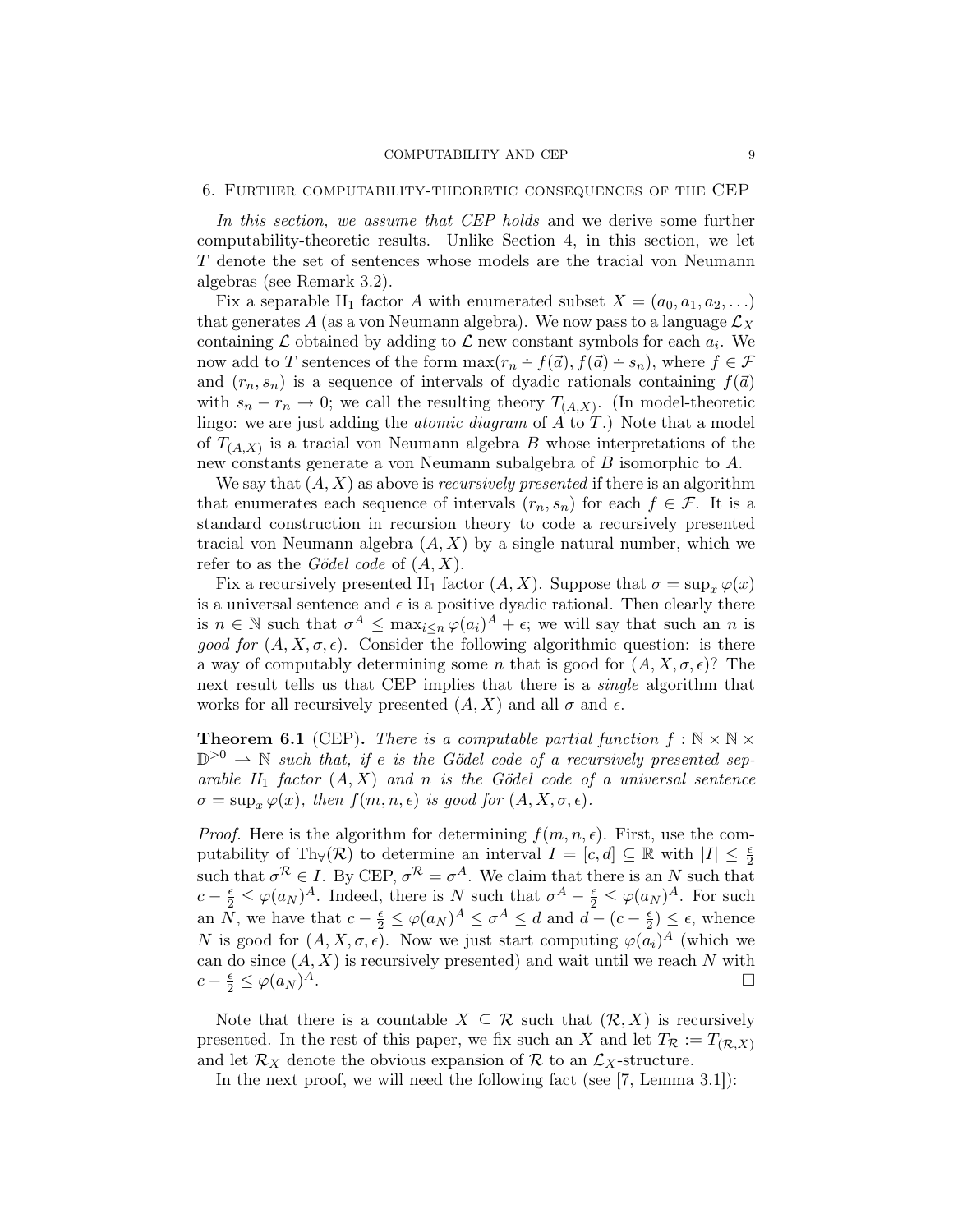**Fact 6.2.** For any nonprincipal ultrafilter  $\omega$  on N, any embedding  $h : \mathcal{R} \rightarrow$  $\mathcal{R}^{\omega}$  is elementary, that is, for any formula  $\varphi(\vec{x})$ , and any tuple  $\vec{a} \in \mathcal{R}$ , we have  $\varphi^{\mathcal{R}}(\vec{a}) = \varphi^{\mathcal{R}^{\omega}}(h(\vec{a})).$ 

**Lemma 6.3** (CEP). Suppose that  $\sigma$  is a universal or existential  $\mathcal{L}_X$ -sentence. Then  $\sigma_{T_{\mathcal{R}}} = \sigma^{\mathcal{R}_X}$ .

*Proof.* As in Section 4, we need only show that  $\sigma^M \leq \sigma^{\mathcal{R}_X}$  for every  $M \models$ T<sub>R</sub>. First suppose that  $\sigma$  is existential, say  $\sigma = \inf_x \varphi(c_a, x)$ , where a is a tuple from X and  $c_a$  is the corresponding tuple of constants. Let  $i : \mathcal{R} \to M$ be the embedding of R into M determined by setting  $i(a) := c_a^M$  for every  $a \in X$ . Then

$$
\sigma^M = \inf \{ \varphi(i(a), b)^M \; : \; b \in M \} \leq \inf \{ \varphi(i(a), i(d))^M \; : \; d \in \mathcal{R} \} = \sigma^{\mathcal{R}_X}.
$$

Now suppose that  $\sigma$  is universal, say  $\sigma = \sup_x \varphi(c_a, x)$ . Fix an embedding  $j: M \to \mathcal{R}^{\omega}$ . Then

$$
\sigma^M = \sup \{ \varphi(i(a), b)^M \; : \; b \in M \} \le \sup \{ \varphi(ji(a), d)^{\mathcal{R}^{\mathcal{U}}} \; : \; d \in \mathcal{R}^{\mathcal{U}} \} = \sigma^{\mathcal{R}_X},
$$
  
since  $ji : \mathcal{R} \to \mathcal{R}^{\omega}$  is elementary.

Corollary 6.4 (CEP). Th<sub>∀</sub>( $\mathcal{R}_X$ ) and Th<sub>∃</sub>( $\mathcal{R}_X$ ) are computable.

*Proof.* This follows from the previous lemma just as in Section 4.  $\Box$ 

Define Th<sub>∃∀</sub>( $\mathcal{R}$ ) to be the restriction of Th( $\mathcal{R}$ ) to the set of formulae of the form

$$
Q_{x_1 \in A_1}^1 \cdots Q_{x_k \in A_1}^k \varphi(x_1, \ldots, x_n),
$$

where  $\varphi$  is quantifier-free,  $k \leq n$ , and such that there is  $l \in \{1, \ldots, k\}$  such that  $Q^{i} = \inf$  for  $i \in \{1, ..., l\}$  and  $Q^{i} = \sup$  for  $i \in \{l + 1, ..., k\}$ .

We say that  $Th_{\exists \forall}(\mathcal{R})$  is upper computably enumerable if there is an algorithm that enumerates all sentences of the form  $\sigma \div s$ , where  $\sigma$  is an  $\exists \forall$ -sentence and s is a dyadic rational with  $\sigma^R < s$ .

# Corollary 6.5 (CEP). Th $\negthinspace \phi(\mathcal{R})$  is upper computably enumerable.

*Proof.* Consider (for simplicity) the sentence  $\inf_x \sup_y \varphi(x, y)$ . For each  $a \in$ X and  $\epsilon \in \mathbb{D}^{>0}$ , use the previous corollary to find an interval  $I = [r, s]$  with dyadic endpoints of length  $\leq \epsilon$  such that  $\sup_y \varphi(a, y)^{\mathcal{R}} \in I$ . We then add the condition  $\inf_x \sup_y \varphi(a, y) \leq s$  to our enumeration. We claim that this algorithm shows that  $Th_{\exists \forall}(\mathcal{R})$  is upper computably enumerable. Indeed, suppose that  $\inf_x \sup_y \varphi(x, y) = s$ . Fix  $s' \in \mathbb{D}, s < s'$ . Fix  $\delta \in \mathbb{D}^{>0}$  such that  $s + 2\delta < s'$ . We claim that when the algorithm encounters  $a \in X$  such that  $\sup_y \varphi(a, y)^{\mathcal{R}} \leq s + \delta$ , our algorithm will let us know that  $\inf_x \sup_y \varphi(x, y) \leq$ s'. Indeed, our algorithm will tell us that  $\inf_x \sup_y \varphi(x,y) \leq d$ , where  $d \in$  $\mathbb{D}^{>0}$  and  $d \leq \sup_y \varphi(a, y)^R + \delta.$